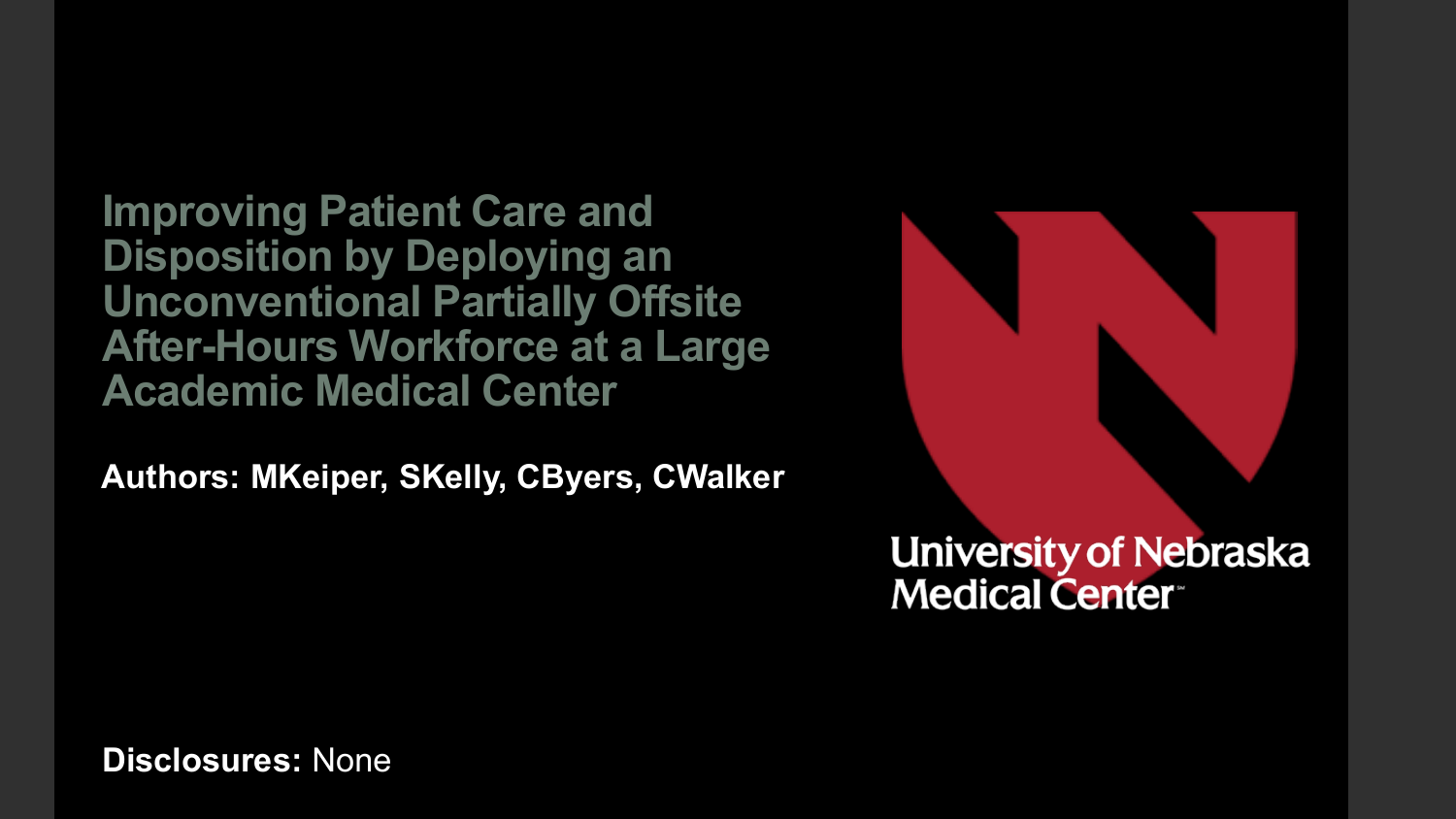## **PURPOSE AND BACKGROUND**

- To evaluate the feasibility of deploying an after-hours partially offsite workforce in order to provide cost effective, subspecialized radiology coverage and thereby improve patient care, patient disposition, and radiology resident supervision.
- **Problem**: Limited evening coverage by daytime staff between 5-10PM was not feasible given significantly increased clinical demands, the short period of resident supervision, and the significant financial impact of hiring additional full-time daytime radiologists required to cover these shifts and avoid physician burnout.
- **Solution:** Investigate alternate, cost-effective staffing solutions to maintain subspecialized after-hours coverage while delivering a higher level of patient care, more rapid patient disposition, and greater radiology resident supervision.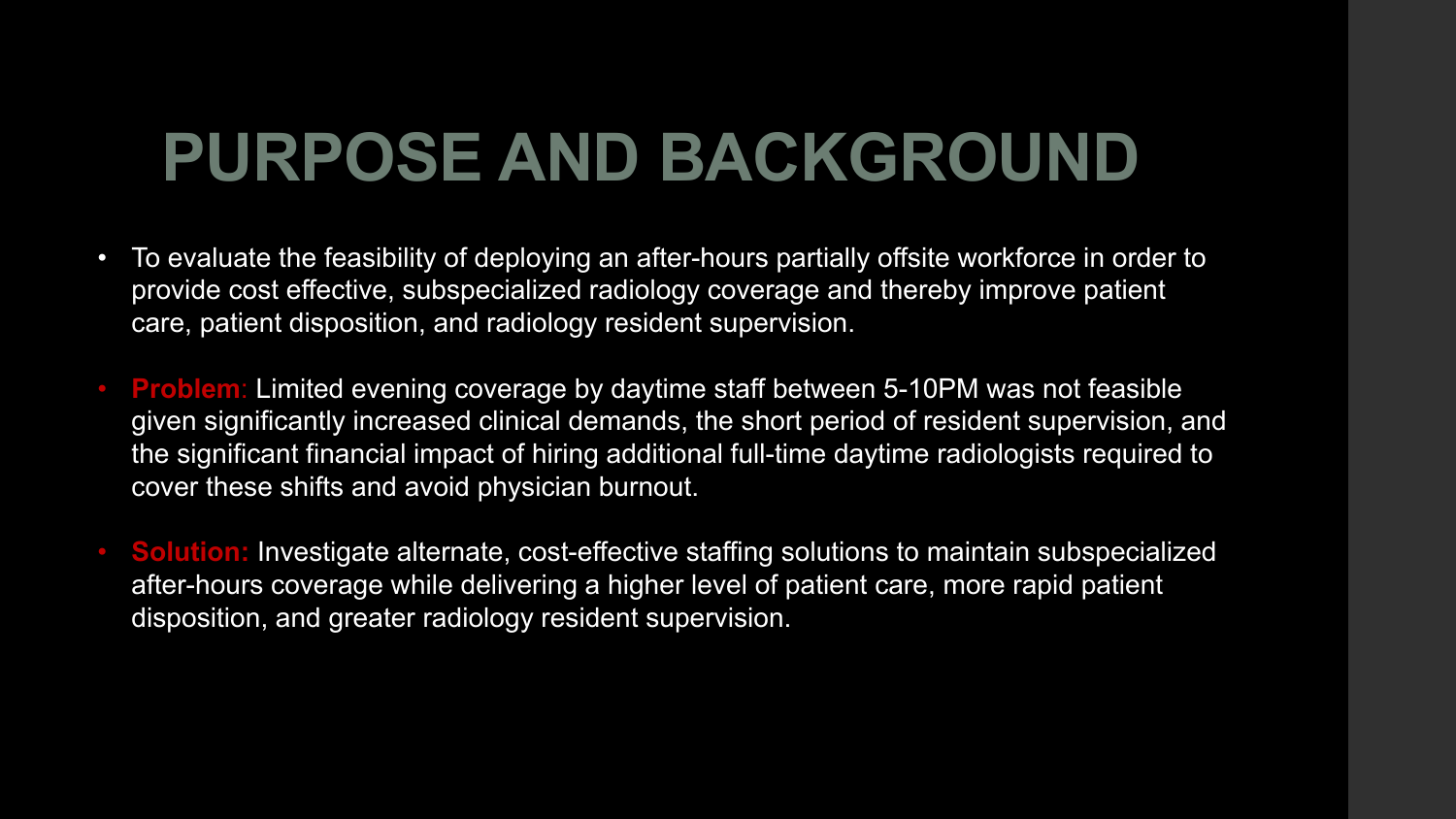## **MATERIALS AND METHODS**

- Methods for increasing subspecialized after-hours staff coverage to replace the prevailing practice of limited after-hours coverage from 5-10 PM by daytime staff were investigated.
- Feasibility analysis of hiring a new after-hours workforce versus increasing the daytime workforce in a formidable job market limiting availability of qualified radiology applicants.
	- Jobs posted for each alternative.
	- IT analysis and investigation of potential use of remote radiologists to attract increasing number of candidates interested in remote reading.
- Financial analysis regarding comparative cost of hiring an Emergency Radiology Division versus a larger daytime workforce.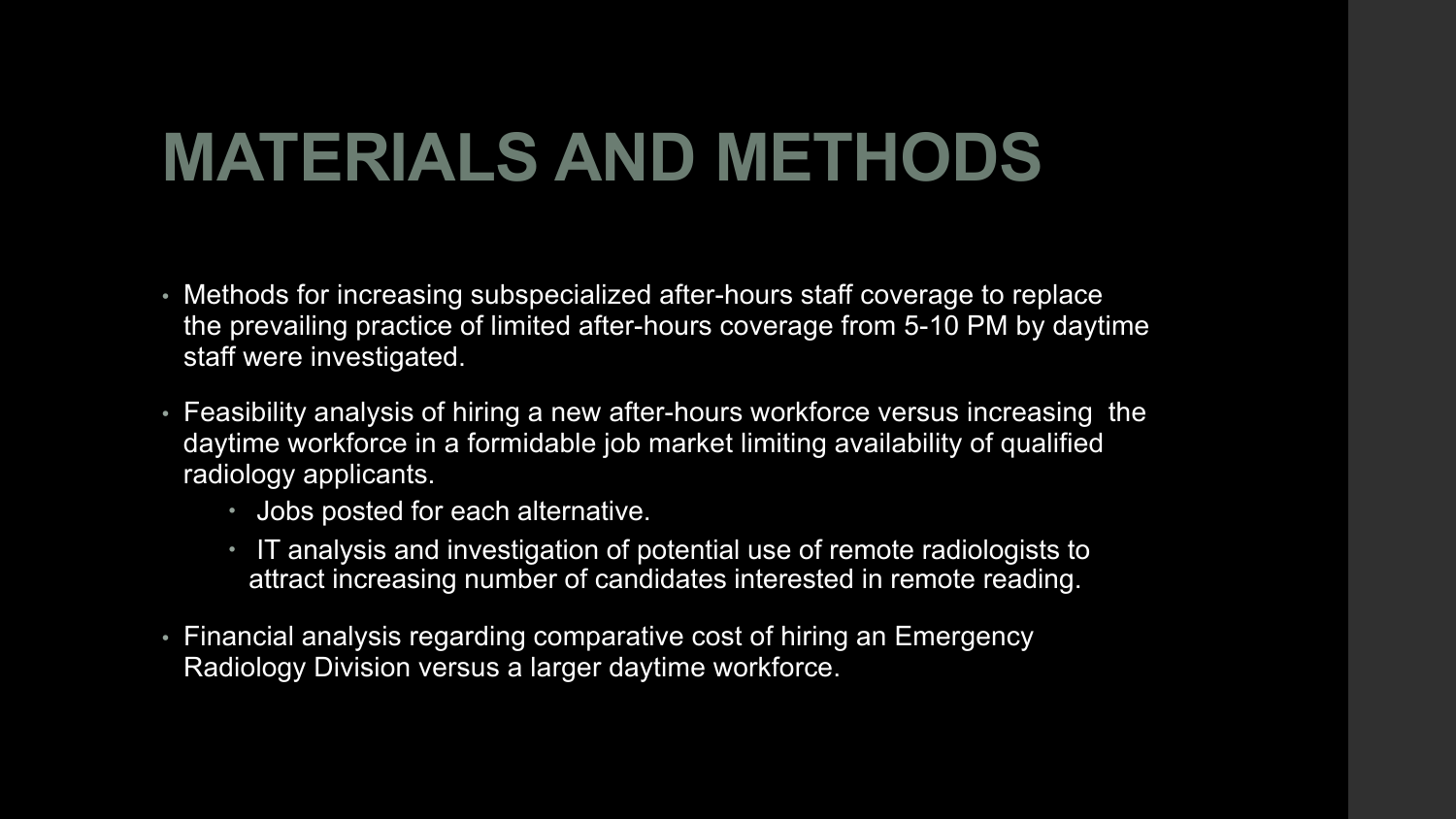## **MATERIALS AND METHODS**

- Mean report turn-around-time (TAT) for a finalized subspecialty radiology report was recorded for a 6 month period prior to and following the hiring of the new Emergency Radiology Division.
- Comparative impact of extended after-hours coverage on residents and referring clinicians evaluated via anonymous survey.
	- Impact on resident education and supervision.
	- Referring provider satisfaction.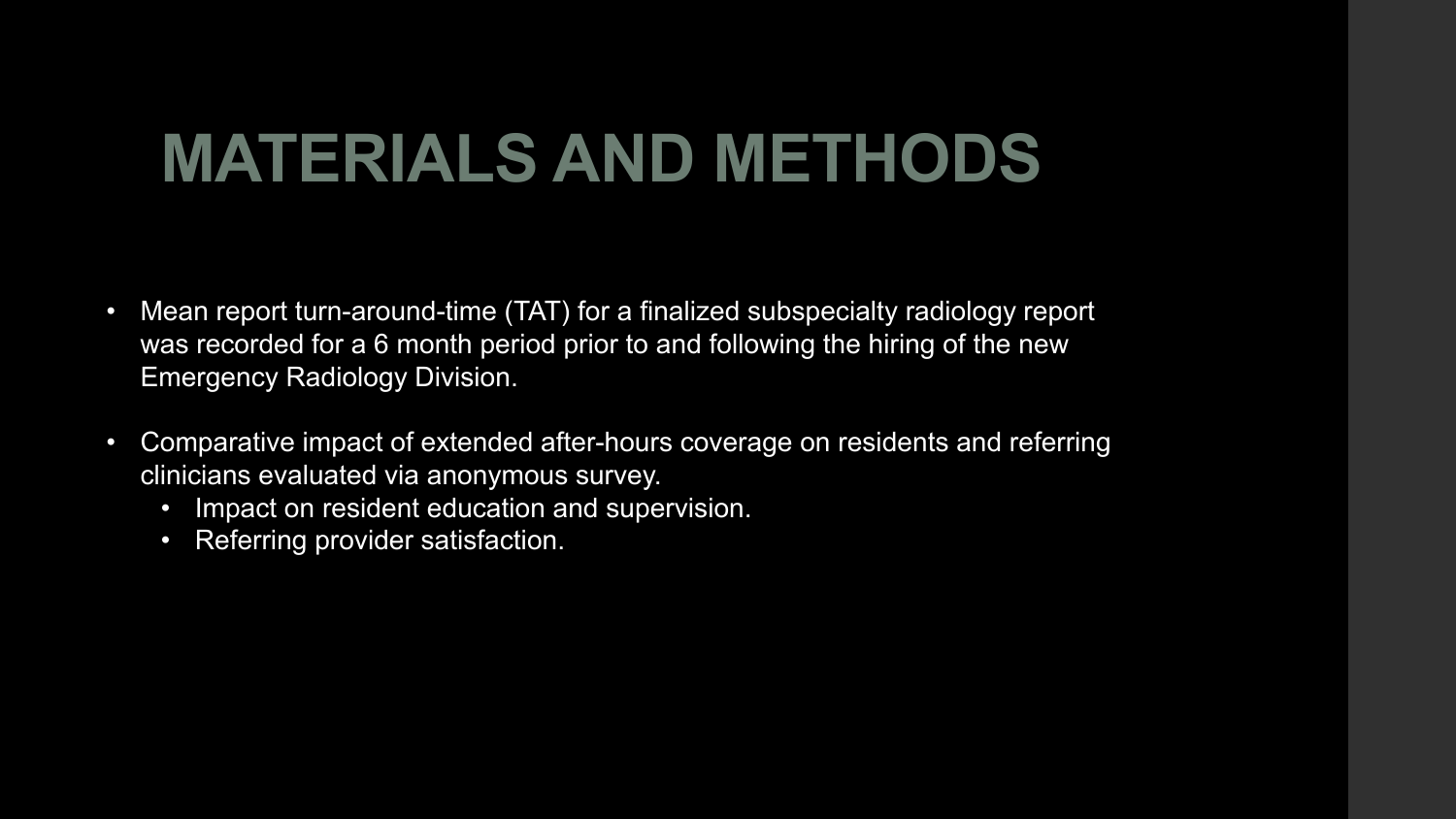- A total of six new part-time after-hours subspecialized staff radiologists (3 body imaging, 3 neuroradiology) were successfully hired to produce an Emergency Radiology Division.
- Two radiologists (1 body imaging and 1 neuroradiology) worked in tandem each night.
- Each staff radiologist would primarily read their own subspecialty, but also provide cross coverage as needed depending on volumes in order to further reduce TAT.
	- Staffing Model: 1-week on followed by 2-weeks off.
	- Covering a significantly longer shift from 5 pm- 3 am.
- This required offering qualified subspecialty candidates highly desired remote offsite reading opportunities which are classically unconventional for academic practices, although necessary due to the inherent limitations of a less desirable geographic location and a challenging radiology job market.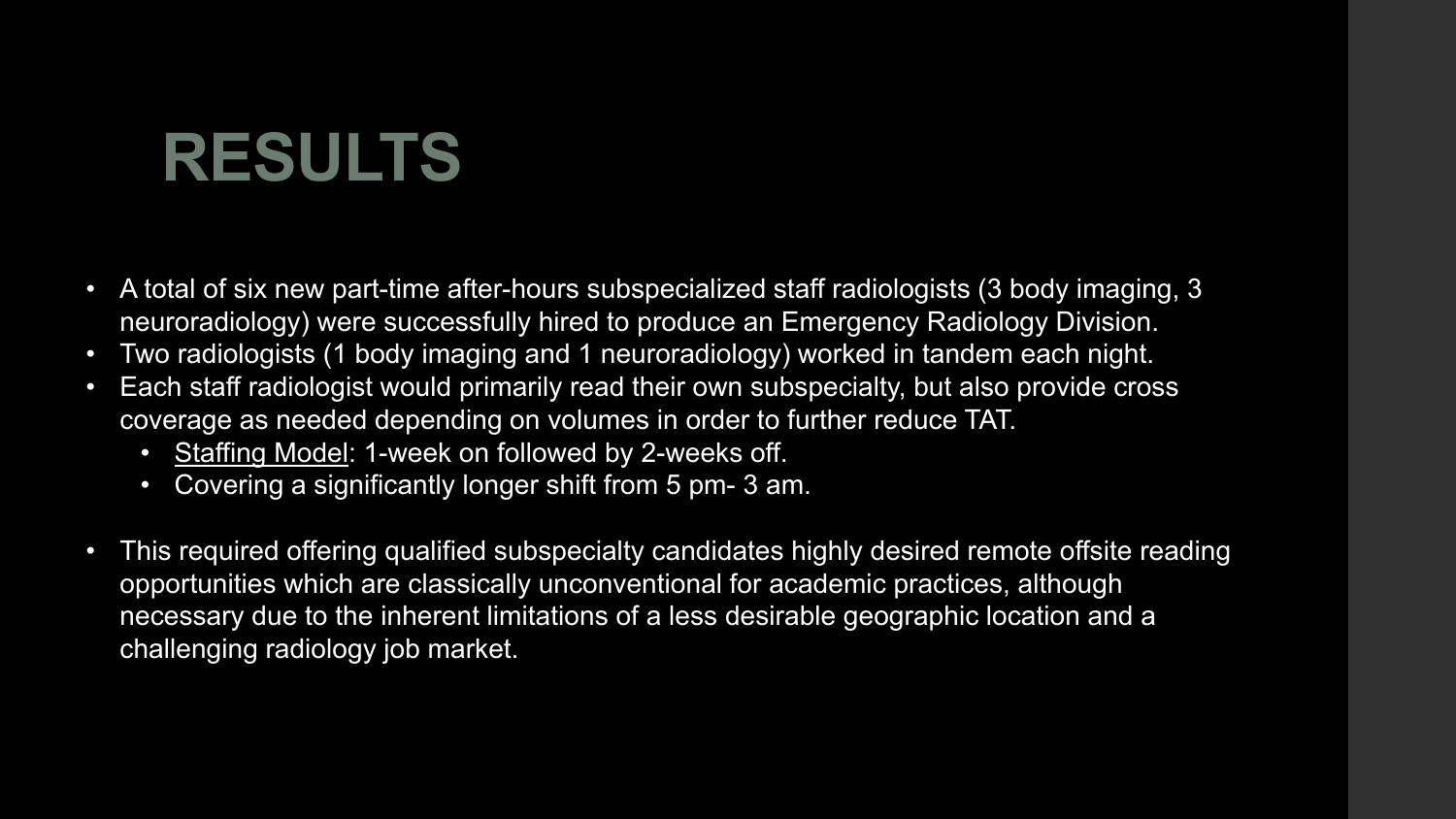Successfully hired a dedicated Emergency Radiology Division (6 total radiologists) to cover after-hours imaging (5PM-3AM CST).

- 2 from Phoenix, AZ
- 2 from Omaha, NE
- 1 from Tucson, AZ
- 1 from Denver, CO



*Figure 1.* Geographic depiction of the combined on-and-off site Emergency Radiology Division staff locations.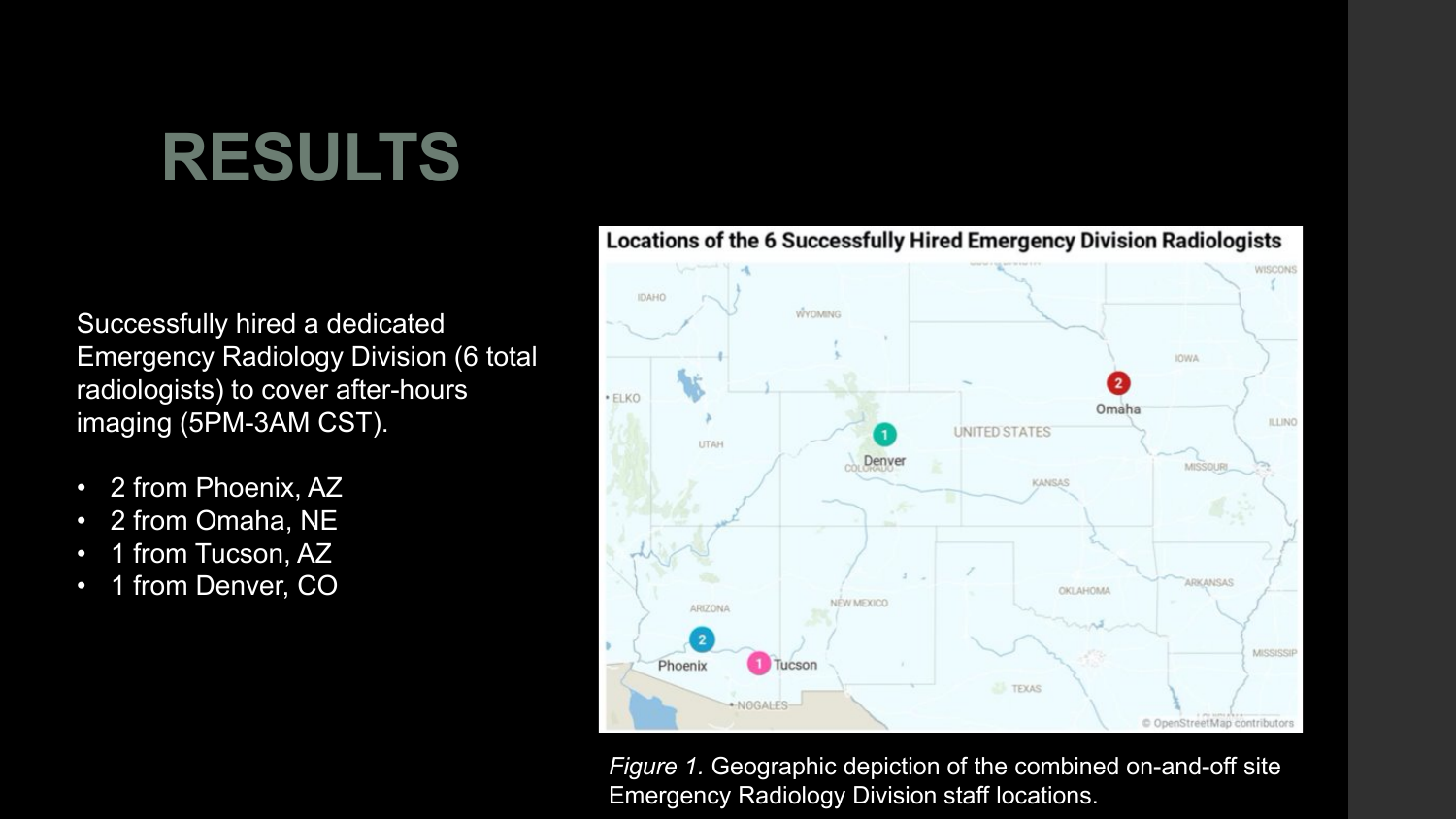- The Emergency Radiology Division provided an 11% savings in salary and bonuses when compared with the alternative of hiring the full-time equivalent (FTE) of four new daytime radiologists to supplement the current daytime workforce in covering only limited evening hours.
- Lower salary and bonus standards for a 1-week on, 2 weeks off position relative to a conventional fulltime radiologist accounted for this difference.





Figure 2. Comparative cost analysis between the newly formed Emergency Radiology Division and the alternative of additional extended daytime staff coverage.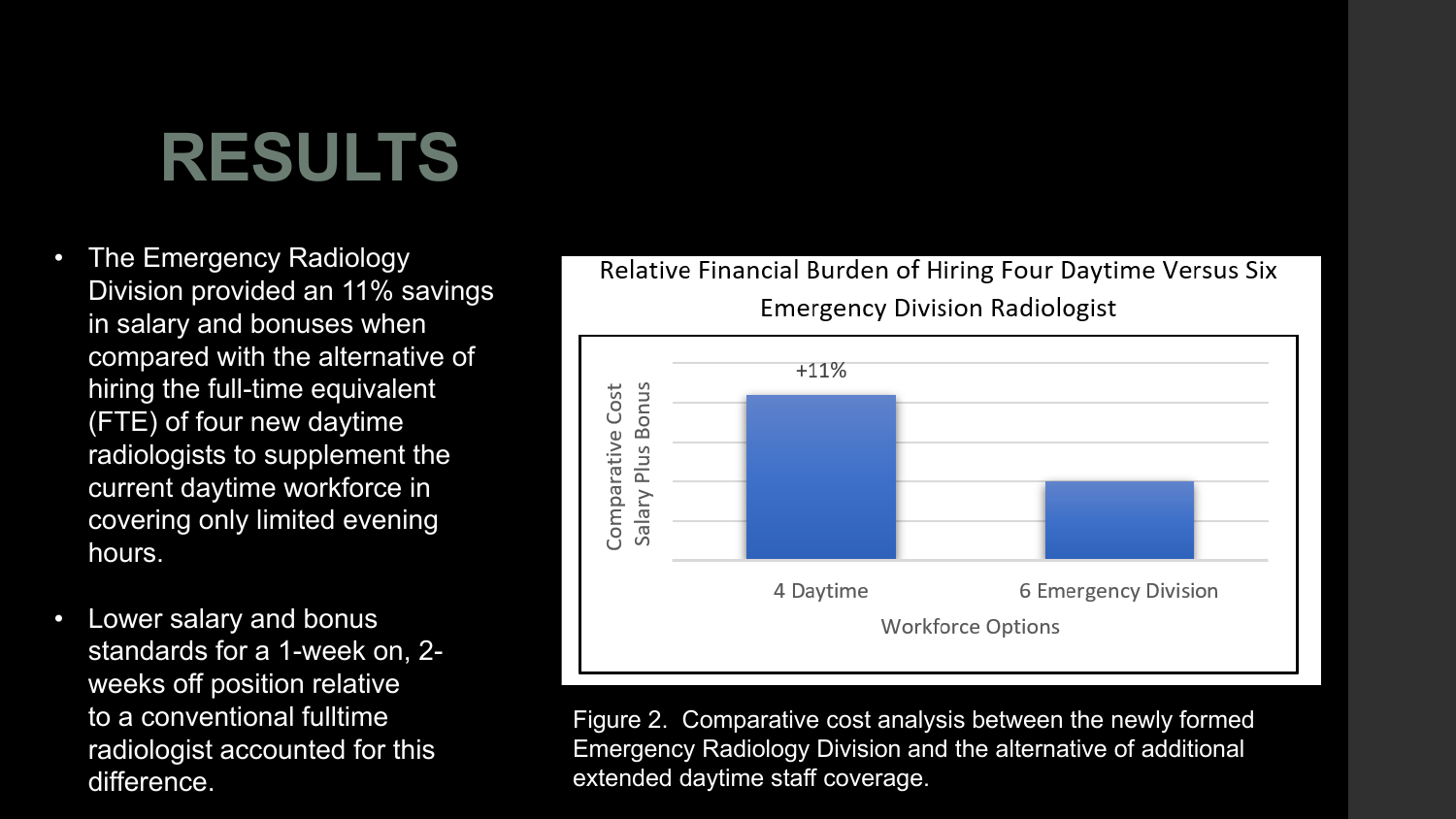Surveys conducted on radiology trainees and referring Emergency Department providers revealed universal acceptance of the new Emergency Radiology Division as the more desirable option primarily due to greater afterhours coverage, clinical support by staff radiologists, and more rapid TAT of final subspecialty interpretations.

Survey of Radiology Resident and Emergency Physician Acceptance of Hiring New Emergency **Radiology Division** 



*Figure 3.* Graphical depiction of Emergency Department provider and Radiology Resident satisfaction/acceptance of the newly formed Emergency Radiology Division.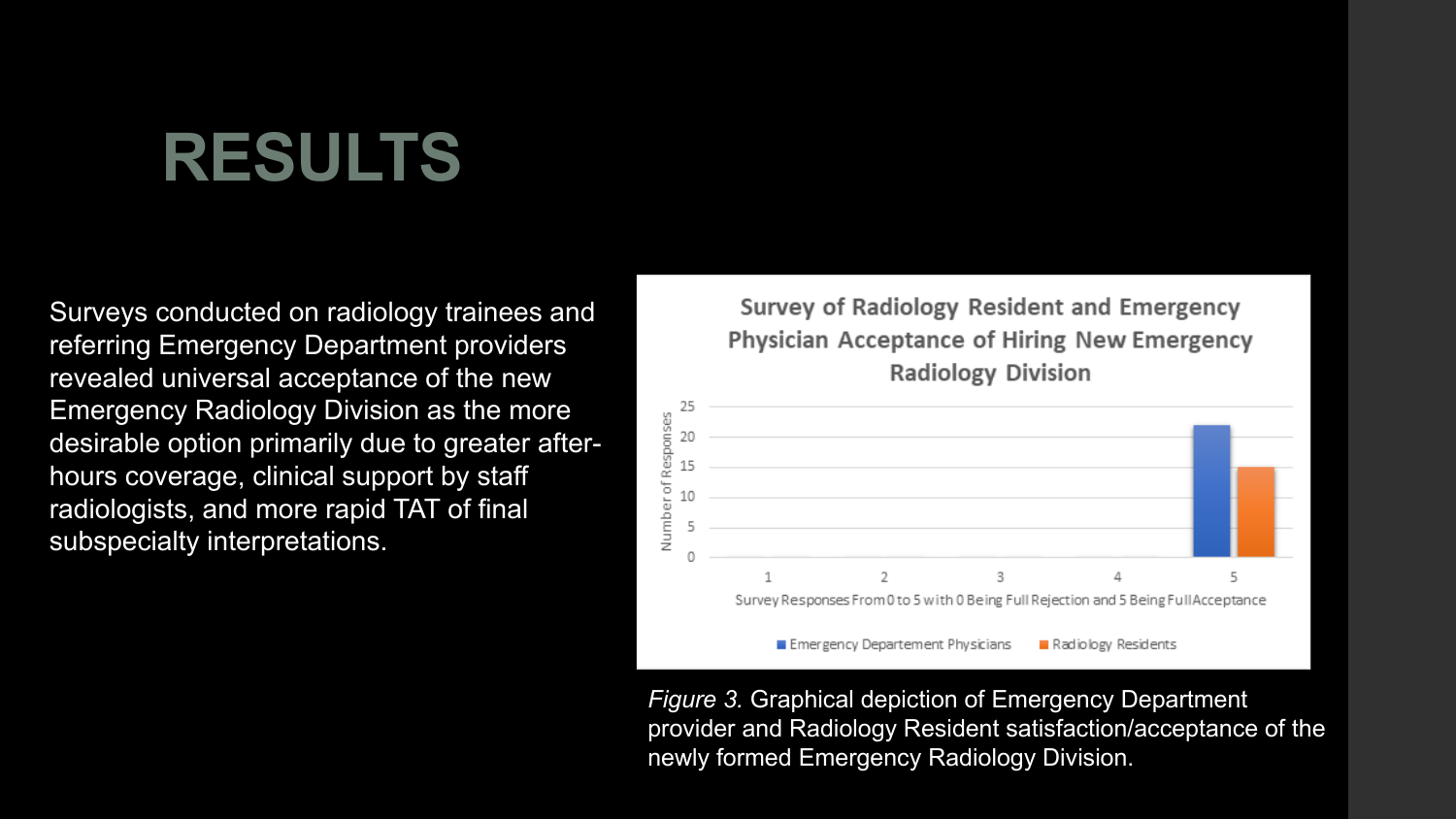Mean report TAT for finalized subspecialty interpretations for Emergency Department patients improved from a mean of 2.7 hours for the six months prior to the formation of the new Emergency Radiology Division to 0.83 hours for the six months following, which presumably contributed to an overall improvement in patient care and expedited disposition.

| <b>Change in Report TAT Before and After Hiring an Emergency</b><br><b>Radiology Division</b> |                                      |
|-----------------------------------------------------------------------------------------------|--------------------------------------|
|                                                                                               | <b>Mean Turnaround Time</b><br>(TAT) |
| <b>6 Month Period PRIOR to</b><br><b>Emergency Division</b>                                   | 2.7 hours                            |
| <b>6 Month Period WITH Emergency</b><br><b>Division</b>                                       | 0.83 hours                           |

*Figure 4.* Table demonstrating the mean turnaround time for radiology reports before and after the formation of the Emergency Radiology Division.